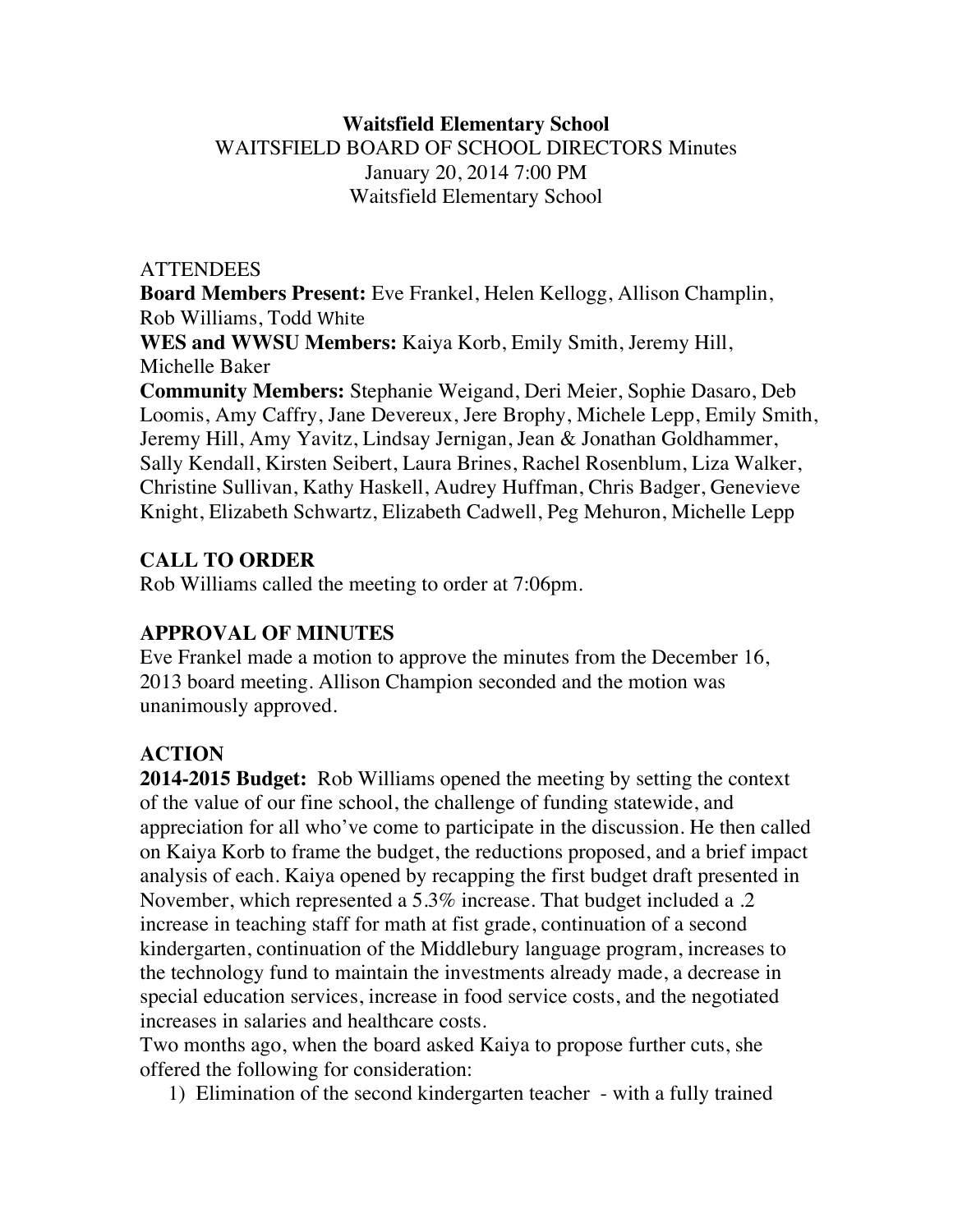support person in the room for the remaining one classroom. Kaiya noted the variability in anticipated student numbers; 19, our current prediction, is within the state's recommended range of 14-20.

- 2) Reduction of the .2 math position intended to support the larger (20 students)  $1<sup>st</sup>$  grade class expected next year.
- 3) Eliminating the Middlebury Interactive Language program. This program is currently available to all students and their families.
- 4) Reducing the custodial hours per week, which equates to an hour and half of custodial time per day.
- 5) Increase by less our current technology devices. It would mean not replacing our laptop lab, which is currently slow and outdated in its operating system.
- 6) Reduce the music program in two potential ways:
	- a. Reducing the position from full time to .6 or 3 days a week. The musical theater would like be eliminated as well as small group or individual lessons would no longer of be available.
	- b. Reducing the position from full time to .8 or 4 days a week. This option would limit the flexibility/availability of lesson time around student learning needs. We would still have small group lessons available.

Music at Waitsfield currently includes music classes, lessons for individual and small group lessons, plays and concerts. Other valley towns have .5 or less with lessons afterschool.

7) Reduce French instruction from .4 to none at all. All other valley schools offer French language.

Clarifying questions:

Chris Badger followed up on a question he'd asked about oil expenditure and the process behind that not being on the list for reductions. Kaiya responded that the volatility of oil market is a factor. The other factor is that the building fund has been greatly depleted and any surfeit in the oil line of the budget would be redeployed to a maintenance line.

Elizabeth Cadwell, regarding technology, asked if we change the program so younger children (under 5-6) were not involved in technology, would that significantly impact the budget? Kaiya noted that our younger students already don't use technology significant amounts of time. We need the ration proposed to maintain the current uses which are most significantly at  $3<sup>rd</sup> - 6<sup>th</sup>$  grade. It was also noted that technology is needed to administer the new standardized assessments, which are computer based.

Deri Meier asked if continuing the second kindergarten position effectively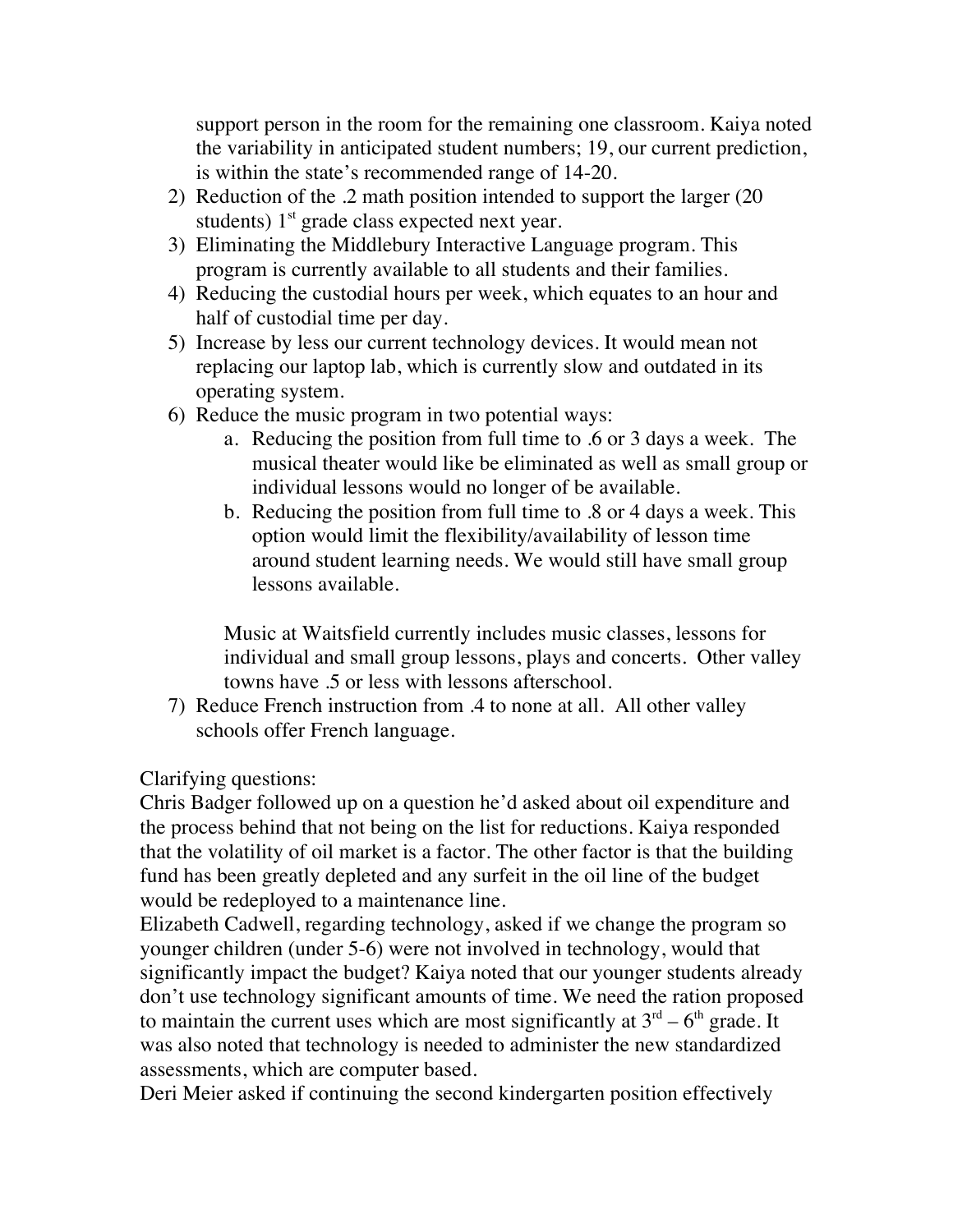makes that a permanent position. Kaiya answered that no, the position would not be permanent. Also, would reduction to the music teacher mean that the individual would be available for private lessons? Kaiya responded that she would not require the music teacher to teach privately, though some other music teachers do this.

Amy Caffry, with regard to the kindergarten teacher, what are the options if the position is kept but not needed come September? Could they be deployed for the .2 math need? Kaiya responded that the position commitment is within a range, like to be a  $K-6<sup>th</sup>$  grade teacher, so contractually re-assignment could occur, although is not a practice of preparation that we look to follow. Kathy Haskell asked: has the board explored grants for technology and French instruction? Kaiya responded that we've had limited grants for technology with rather specific purposes; they are not broadly available. Kaiya also noted that she approached Middlebury for a donation/discount of their program, to no avail.

Christine Sullivan asked for clarification on the student numbers for kindergarten. She also asked about the option for asking the PTA for the technology requirements. Kaiya noted that the PTA already funds valuable programs and that those would be important tradeoffs. It is the PTA's prerogative to choose those.

Audrey Huffman asked if technology is a one-time expense that the PTA could support versus a teaching position. Kaiya responded that equipment, including our most recent cart, is generally purchased through a leased program – thus, the costs are spread out over several years so that we can maintain a level impact on the budget (thus, it is not a one time cost). She also noted that we have used reserves in prior years, which is why we need to increase the line in the budget going forward as those reserves are no longer available. Eve Frankel noted how dire our funding situation is and appreciating everyone's participation in this discussion. Rob Williams added that in 2005 property taxes funded 61% of our budget. Now it's closer to 70% of our budget due to the reduction of funds coming from the state's general fund. Rob stressed that all should come out to town meeting to advocate for education. Adam Greshin sits on the ways and means committee that recommends how the state funds education. Rob suggested that we need to push for new thinking on the funding. Todd White noted that the governor's comments that our taxes are in the hands of the school board is disingenuous, as we have relatively little impact. Kaiya spoke to the measure of the per pupil expenditure as a good way to evaluate school spending over time (as opposed to just looking at taxes). Amy Caffry noted our small school size and the longevity of our staff. Assuming all things stay the same (without teachers leaving), staff costs will continue to go up and we'll have to cut teachers to level fund budgets. She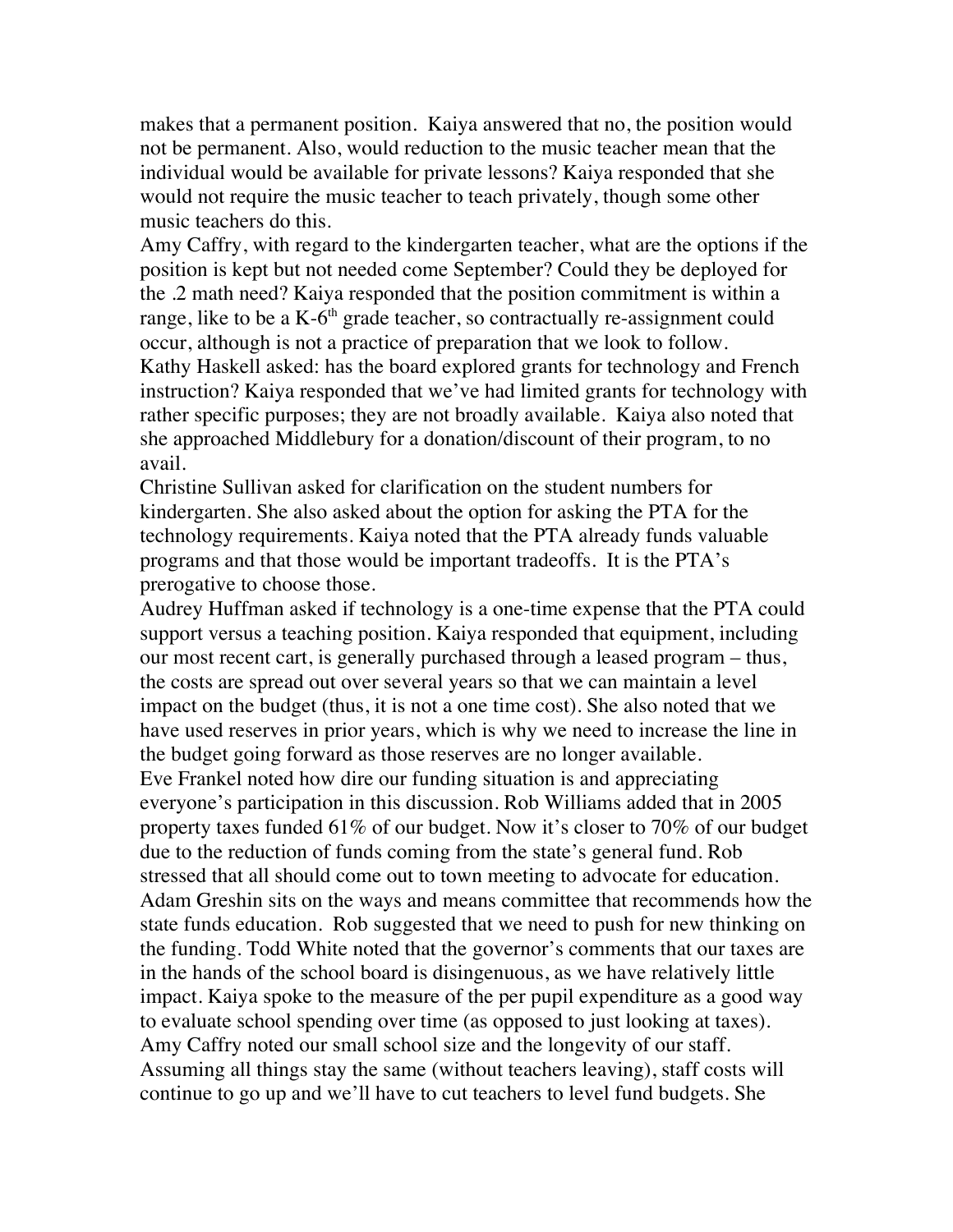recommends that we fight for what we have. The core question is how do we keep the best education for the most number of kids and how do we measure the impact of the programs we're considering.

Kirsten Seibert notes we skipped over the WWSU assessment line, which she would not miss if cut. Kaiya clarified that this is the amount our school pays for all supervisory union services, not payment for an assessment.

Rob Williams made a motion to move a budget that would capture the following:

- reduce kindergarten
- reduce .2 professional for math
- reduce Middlebury's language program
- reduce custodial hours
- reduce music to  $.8$
- keep French at .4

This would equate to a budget of \$2,372,653 or 3.25% increase over this year's. Eve Frankel seconded.

Discussion: Stephanie Weigand, music teacher at Harwood, spoke to the implications of reducing the music position to .8. She spoke to her experience shadowing Jeremy Hill during her licensure program. She sees a notable difference in students coming to Harwood from Waitsfield. She doubts that things can stay the same should there be a reduction in staffing. She believes that private instruction is where students learn to play their instruments and to read music; band is a time for exploration. She also noted that only students with personal means would be able to afford private instruction. She speaks to the role of music as building great learners. She also read a letter from Becca Hamel supporting continuing full funding of music.

Michelle Nucci asked what the difference in costs between full time and .8 music; the answer is \$14,604.

Lindsay Jernigan noted that musical education has neurological benefit to the left hemisphere. Math, verbal and special relations skills go up with music education. The research is truly causal. Music education has broader implications for long-term academic success.

Elizabeth Cadwell noted music is a universal language that moves across cultures. She feels that the music program across the district is outstanding and asks why we would alter that.

Peg Mehuron has two children who came through WES and is a music educator in Barre. Ours is an essential feeder program to Harwood's wonderful program. She noted a comment by a former English teacher, that she could always note the change in the music program in the writing in her class.

Chris Badger noted that we, the board, need to push back on the community to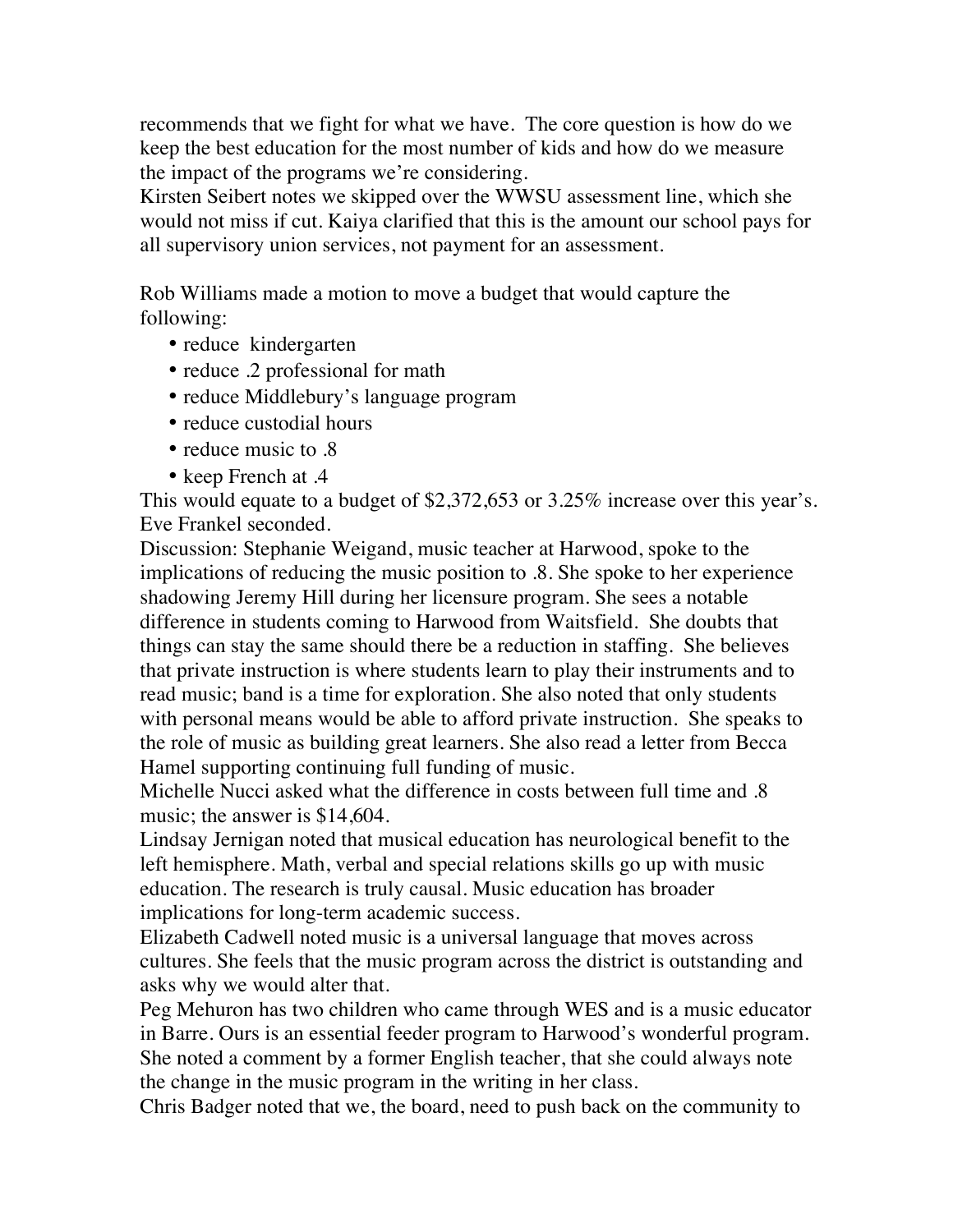support the programs we need.

Rachel Rosenblum asked if the board had considered keeping the music program intact. Eve Frankel spoke to the virulent emails from the some members of the community who intend the vote the budget down. Rachel asked a follow- up question of what would happen if the budget were voted down. Eve stressed that the combined increase of 17-19% in property taxes would be challenging to approve.

Todd White: we are clear that we need to spend more to deliver the first-rate education we are committed to delivering.

Eve Frankel notes that once budgets are voted down, the subsequent cuts are expected to be deeper.

Rob Williams noted that none of us want to cut anything; we are charged with delivering the best education for the best budget possible.

Amy Caffry feels strongly about the quality of education that touches most kids, and notes that the music program stands out in this way.

Lindsay Jernigan noted that there is no value in comparing to other schools with respect to music, as she feels they did not get it right.

Emily Smith spoke to the French program. She supports the music program and adds that similar research exists to support the world language program. It supports higher order thinking and vocabulary. Likewise, high school teachers note the meaningful impact of elementary language education on the incoming students.

Lindsay Jernigan asked Eve Frankel why she fears the cuts would be deeper the second time around if the budget should fail. Eve noted that the tax burden is carried by 1/3 of the population whom are often highly engaged. We need to maintain good will as frugal spenders.

Kaiya spoke to the impact of a school budget failing in terms of how the perception, in the community, about the schools; a failed budget can breed ill will.

Laura Brines supports our asking for what we think we need.

Liza Walker agreed.

Deri Meier urged us to make some reductions, failure to do so makes it easy for him to mobilize the 90% who don't have kids in the school to vote down the budget.

Allison Champlin notes her desire to see music kept whole, the second kindergarten teacher in place, and is contemplating the options for French. Chris Badger spoke to wanting to come together with the senior community to

determine what an appropriate education is for our kids and push back together against the state.

Elizabeth Cadwell noted the role of schools in supporting youths. She is concerned about drug use of children and encourages the seniors to engage with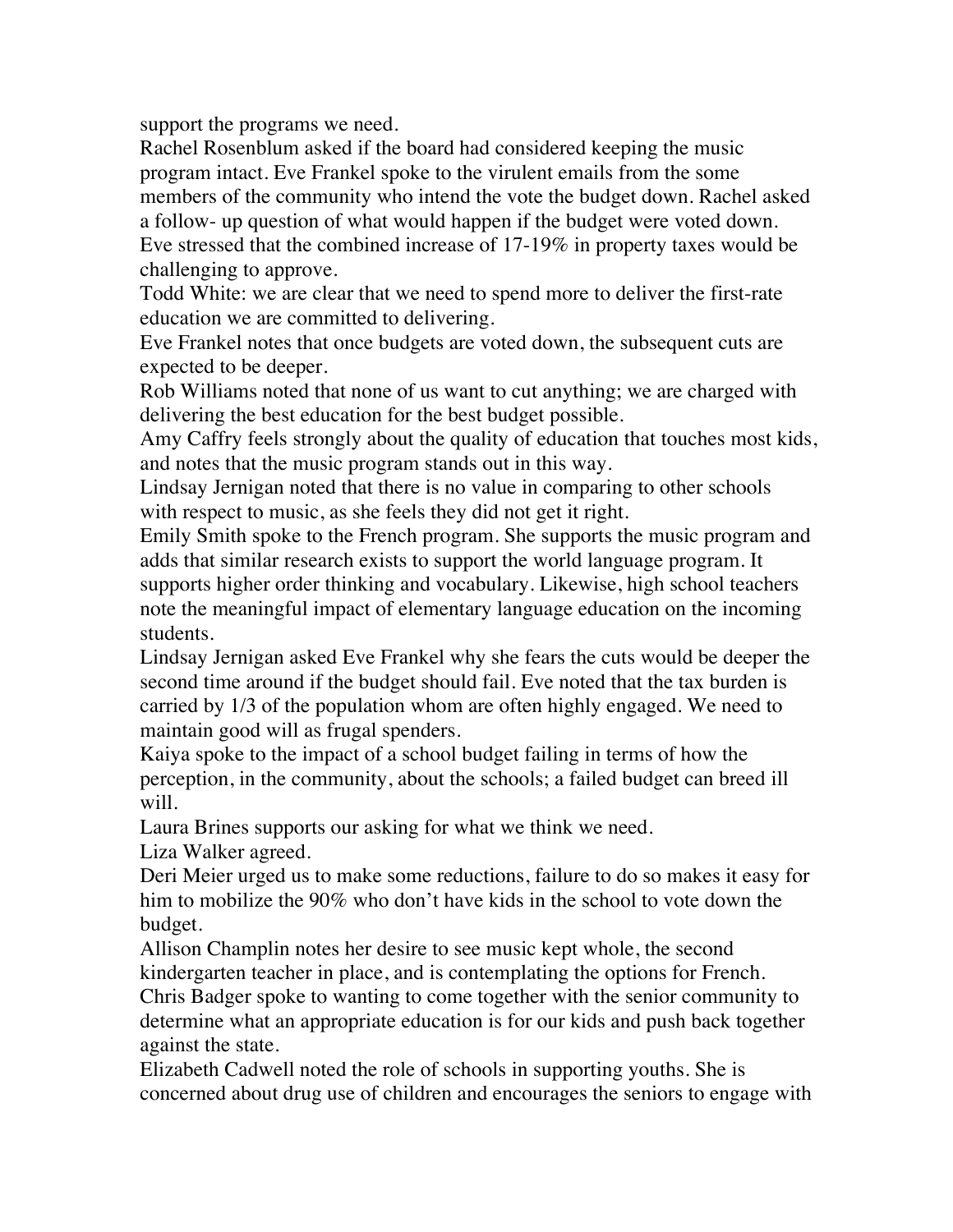the youth, including through support of the budget.

Lindsay Jernigan noted that the research on small class size identifies classes under 20 as small – even our largest class falls within this number. Small schools and strong leadership play a very strong role in student success as well; we shouldn't feel a class of 19 wouldn't serve our students.

Audrey Huffman noted that the majority of the kindergarten students will be boys, making a class of 19 in a relatively small space an even greater challenge, in her mind. Kaiya noted that if we had one classroom teacher, we would have an additional space in the building available for small groups from the kindergarten.

Kaiya noted that there 6 girls to 13 boys in the incoming kindergarten class. She suggested that if the numbers grow, we could then discuss re-adding a position at the end of the summer, unbudgeted. She also mentioned the ECO program, which moves the learning to the outdoors for one full morning a week for all kindergarten students. She also noted that there is a potential within the schedule to break the kindergarten class into two small groups for their specials classes.

Helen Kellogg spoke to the fact that the kindergarten decision needs to be made with the information we have today and that  $19$  is still within the state guidelines for class size. She also noted that dividing 19 into two classes of 9 and 10 would be not ideal for those students, nor feasible for the budget. If/when we see the numbers grow above 21, we can consider adding a teacher back in.

Todd White agrees with Helen Kellogg on the kindergarten position He otherwise agrees with Rob's proposal with the exception of the music program. He would propose keeping the music program whole. He spoke to the role of music and language as essential. Technology is pervasive and will be OK deferred. He stressed the risk of losing the music teacher if the cuts begin.

Chris Badger asked us to add the line item of parent volunteers as a representation in our budget; this volunteerism does a great deal to offset costs.

Audrey Huffman noted the importance of kindergarten as the gateway to elementary school and an essential time for brain development.

Kirsten Seibert spoke to the downsides of small class sizes for getting good social mix and teamwork. She also noted music as a place for heterogeneous education. Overall she supports push back on this downward pressure on our budget. She proposed offering non-native language only in the upper unit.

Rachel Rosenblum, as a language teacher, noted the value of non-native language as similar to music. We have a great value in a two-day teacher that manages to see all kids twice a week.

Elizabeth Cadwell with a child going in to high school and seeing the cost of private school nearing \$50k, thinks our costs per pupil seem really low.

Rob Williams requested to amend his motion, a request which was agreed upon by Todd White who had seconded the motion. Rob proposed a new motion. His revised motion is the same as the first with the exception of keeping the music program at full time. That represents  $$2,387,257$  or a 3.89% spending increase and a 5.4% tax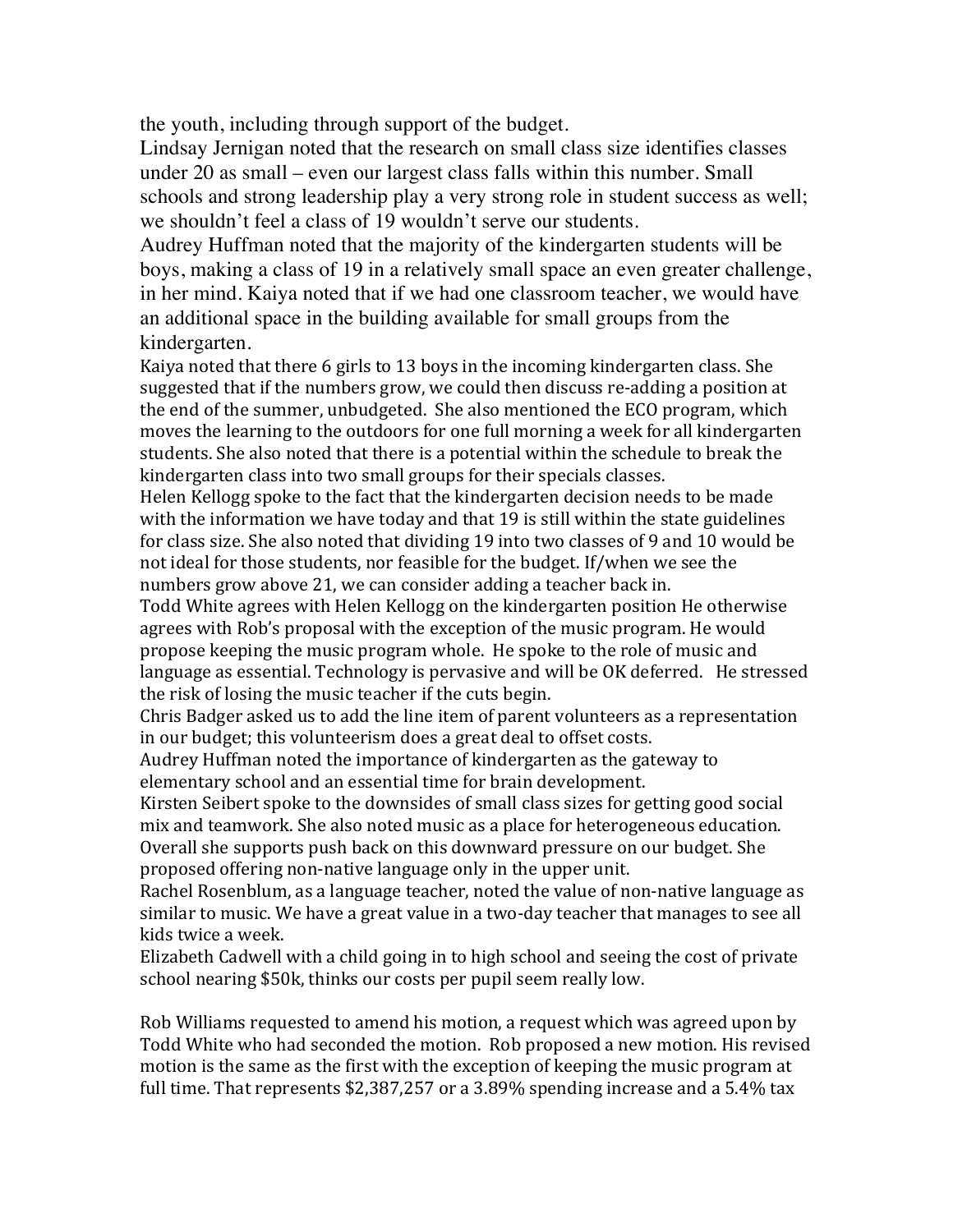impact after the CLA. Todd White seconded the motion. The motion was approved with four votes and one abstention from Allison Champlin.

Kathy Haskell asked if we've allowed enough wiggle room if this budget did not pass. Laura Brines asked if we could help mobilize people to come to the school budget vote at town meeting.

**Approve Warrant for March 2014 Annual School meeting, including request for Australian ballot:** we will add an article stating "Shall the Waitsfield town district adopt its budget article or articles by Australian ballot beginning with budget years commencing July 1, 2015. Board determined this to be article VI, and then article VII will be "transact any other business."

**Establish pre-school enrollment maximums for 2014-2015:** Kaiya recommends we set a maximum of 12 students in either preschool class, allowing us two reserve spots for any students with particular needs who might emerge during the year. Through our license, we can legally have 14.6 kids in our preschool classroom. If we have more students interested than we have capacity for (beyond our maximum), preschool partnership funds become available through our agreed upon procedures. We do not anticipate that we will have more than 12 students in either class in the coming year.

Rob Williams made a motion to set the maximum preschool enrollment at 12. Allison Champlin seconded and the motion was unanimously approved.

**Confirm FY15 Tuition Rate** Rob Williams made a motion to set the tuition rate at \$13,000 dictated by the state. Todd White seconded and the motion was unanimously approved.

### **DISCUSSION**

**Audience and written communication** – **Review for future adoption: F13 Admission of Resident Students:**  Clarifying discussion ensued but no changes were requested. **F14 admission of Non-Resident Tuition Students:** Clarifying discussion ensued but no changes were requested.

# **REPORTS**

**Financial Report:** We are currently projecting a fund balance of \$365. Kaiya continues to watch the budget closely.